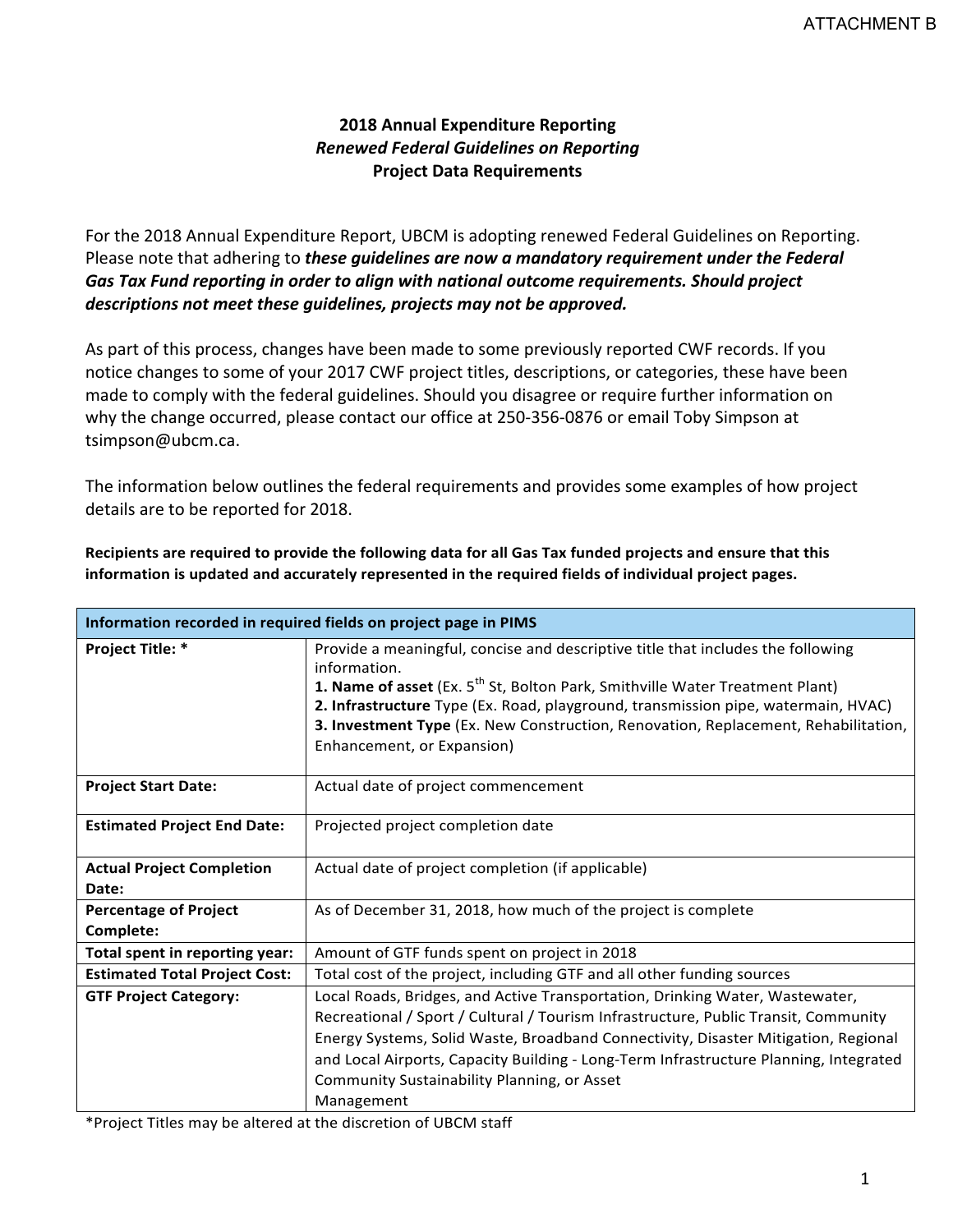Recipients are required to provide the following data for all Gas Tax funded project descriptions and ensure that this information is up-to-date and accurately presented in the project description field of individual project pages. The Project Description field must include the following data:

| Information recorded in the project description field on project page in PIMS |                                                                                                                                                                                                                                                                                                                                                                                                                                                                                          |
|-------------------------------------------------------------------------------|------------------------------------------------------------------------------------------------------------------------------------------------------------------------------------------------------------------------------------------------------------------------------------------------------------------------------------------------------------------------------------------------------------------------------------------------------------------------------------------|
| <b>Name of Asset:</b>                                                         | Name of water system, treatment plant, recreation centre, road, community hall, etc                                                                                                                                                                                                                                                                                                                                                                                                      |
| <b>Infrastructure Type:</b>                                                   | Road, streetlights, trail, bridge, HVAC unit, parking lot, treatment plant filter,                                                                                                                                                                                                                                                                                                                                                                                                       |
| Location:                                                                     | Civic Address (required if applicable), GPS coordinates (if available)                                                                                                                                                                                                                                                                                                                                                                                                                   |
| <b>Investment Type:</b>                                                       | New Construction, Renovation, Replacement, Rehabilitation, Enhancement, or Expansion<br>(select all that apply)                                                                                                                                                                                                                                                                                                                                                                          |
| <b>National Outcome:</b>                                                      | Stronger cities and communities; Cleaner environment; Productivity and Economic Growth<br>(select all that apply)                                                                                                                                                                                                                                                                                                                                                                        |
| <b>Project Outputs:</b>                                                       | Metrics such as meters, kilometers, square meters, square kilometers, watts, kilowatt<br>hours, or numerical counts of infrastructure or equipment                                                                                                                                                                                                                                                                                                                                       |
| <b>Project Outcomes:</b>                                                      | Metrics such as number of residents benefitting/served, ridership benefiting/served,<br>reduction in GHG emissions, reduction in vehicle trips, increase water or wastewater<br>treatment or storage capacity, annual users benefitting or passengers benefiting from<br>project results; Number of home/business water or sewer connections installed or<br>maintained, number of residents served by community energy project, increase in<br>treatment levels, increase capacity, etc |
| <b>Additional</b><br>Information:                                             | Sub-category (if applicable). Any additional relevant information such as public safety and<br>Accessibility or other community benefits.                                                                                                                                                                                                                                                                                                                                                |

# **Project Description Examples**

Below are examples of project and title descriptions by investment category type:

### *Local Roads, Bridges and Active Transportation*

### **Project Title:**

 $10^{\text{th}}$  St. Bridge replacement, sidewalk construction and bike lane installation from  $114^{\text{th}}$  Ave and  $117^{\text{th}}$ Ave

# **Project Description:**

Project involved the replacement of the 10th St Bridge in downtown Smithville. Along with replacing the 50-metre bridge, 470m of road approach, 740m of sidewalk and 740m of protected bicycle lanes were installed between  $114^{\text{th}}$  Ave and  $117^{\text{th}}$  Ave.

Project also involved the installation of 740m of curb and gutter, 2 storm drains and 15 streetlights.

Project benefits include increased cyclist and pedestrian safety for a neighborhood of 775 people, and improved storm water drainage.

*National Outcome*: Stronger cities and communities or Productivity and Economic Growth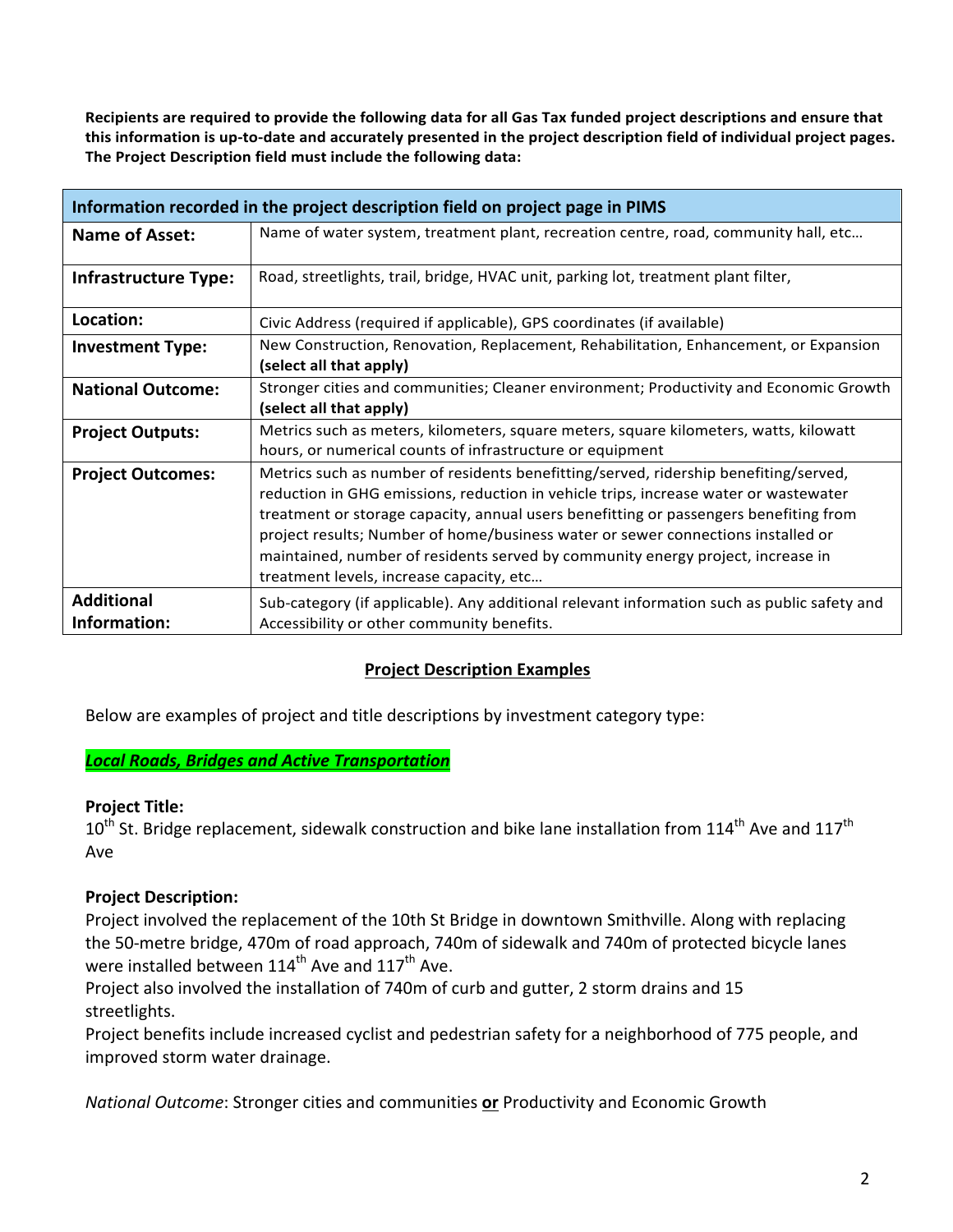### *Recreation / Sport Infrastructure*

## **Project Title:**

Smithville Aquatic Centre Expansion

## **Project Description:**

Project involves the expansion of the Smithville Aquatic Centre to add a 6-lane lap pool, leisure pool, family hot pool, and sauna.

Building is expanding from 14,000 square metres to 22,000 square metres and increasing occupant capacity by 100 users.

The Smithville Aquatic Centre averages over 100,000 users per year and serves a community of 10,200. As a result of the project, 2 full-time and 5 part-time jobs were created as swimming lifeguards.

*National Outcome: Stronger cities and communities* 

## *Cultural / Tourism Infrastructure*

## **Project Title:**

Smith Lake Museum and Visitor Centre - HVAC Upgrade

### **Project Description:**

Project involved the replacement of propane furnace with more efficient propane HVAC unit at the Smith Lake Museum and Visitor Centre.

Project outcome reduces fuel consumption by 1600 litres per year and reduced operating costs by \$14,000.

Project improves tourism infrastructure that attracts over 6,000 people to the Smith Lake region every year.

*National Outcome: Cleaner Environment or Productivity* and Economic Growth

# **Drinking Water / Wastewater**

*Example 1* **Project Title:** First Ave. Water and Sewer Main Upgrade and Expansion

### **Project Description:**

This project involves the installation 290m of water main and 475m sewer main. The project will upgrade 45 residential and 5 industrial water and sewer service connections. Once underground works are completed, 480m of road will be repaved.

Project outcomes include improved water supply reliability and quality to 104 residents and 10 local businesses.

*National Outcome: Stronger cities and communities* 

*Example 2*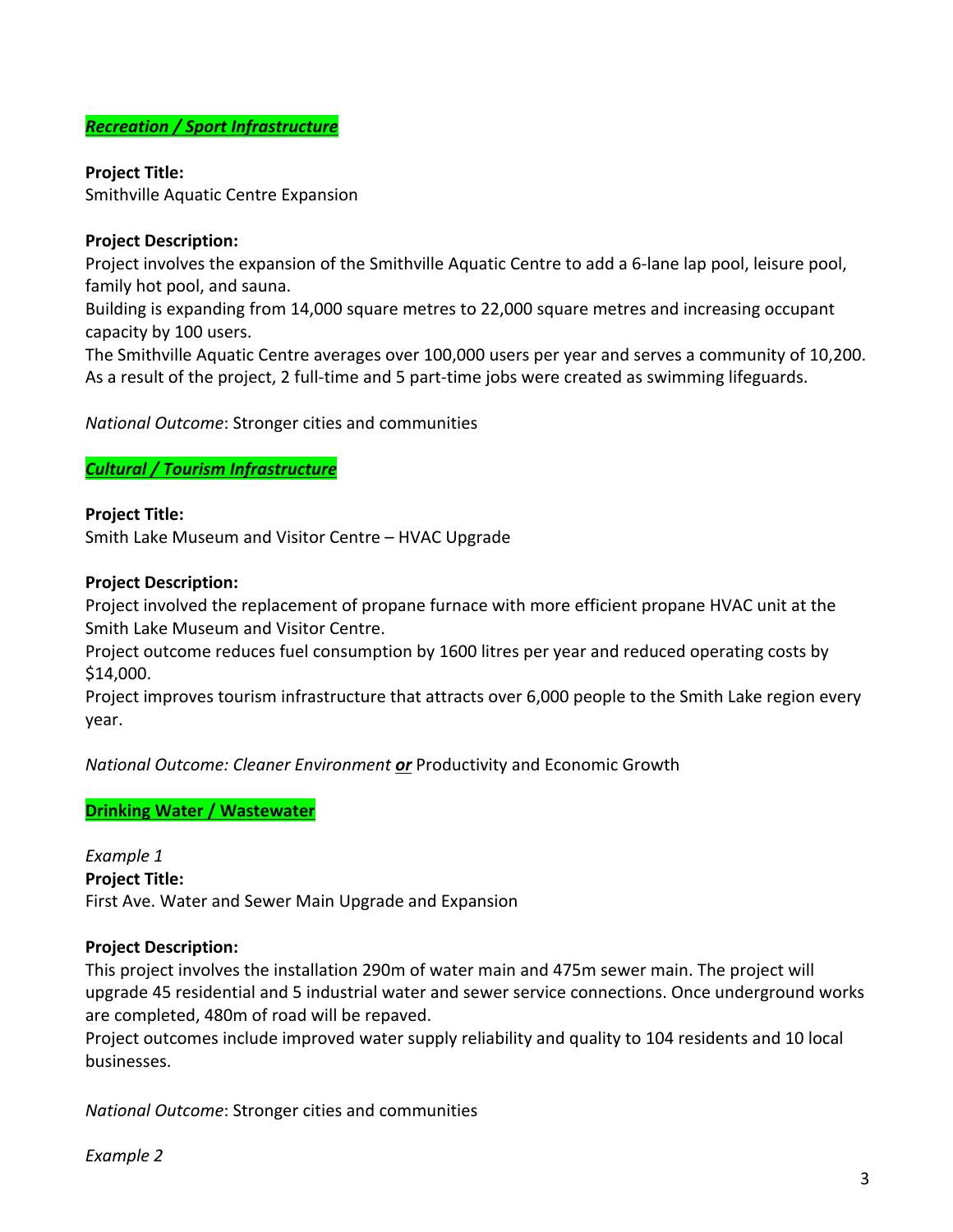## **Project Title:**

West Smithville Area – Drinking Water Treatment Plant and Reservoir Construction

### **Project Description:**

Project involves the construction of new  $510m<sup>3</sup>$  buried concrete reservoir and associated treatment plant to service the residents West Smithville. The plant and reservoir are located at 535 Mountainview Rd.

The plant has a treatment capacity of 15,000m<sup>3</sup> of water per day and will provide 5,000 residents with clean water through 436 connections.

*National Outcome:* Stronger Cities and Communities or Cleaner Environment

## *Public Transit*

*Example 1* **Project Title:** Rural Island Community Shuttle Bus Service - New Vehicle Purchase

### **Project Description:**

Project involves the purchase of a new 20-passenger bus to replace rolling stock that has reached the end of its service life.

Project outcomes include improved vehicle emissions and improved transit reliability for 5,500 residents and an average annual ridership of 20,000.

The Rural Island Bus Service and Community Shuttle is owned and operated by the municipality of Rural Island.

*National Outcome:* Stronger Cities and Communities or Cleaner Environment

*Example 2*

### **Project Title:**

Regional Transit Network Improvements - New transit shelters along Olde Rd and Younge Rd.

### **Project Description:**

Project involved the construction of bus stop infrastructure including concrete pads with sheltered waiting areas and full pull-outs for buses at 11 different stops along Olde Rd and Younge Rd between Mason Ave and Fairbank Rd.

The Smithville Regional Transit Authority has a ridership of over 50,000 users per year; these transit shelters support those riders and promote using public transit in winter months.

*National Outcome:* Cleaner Environment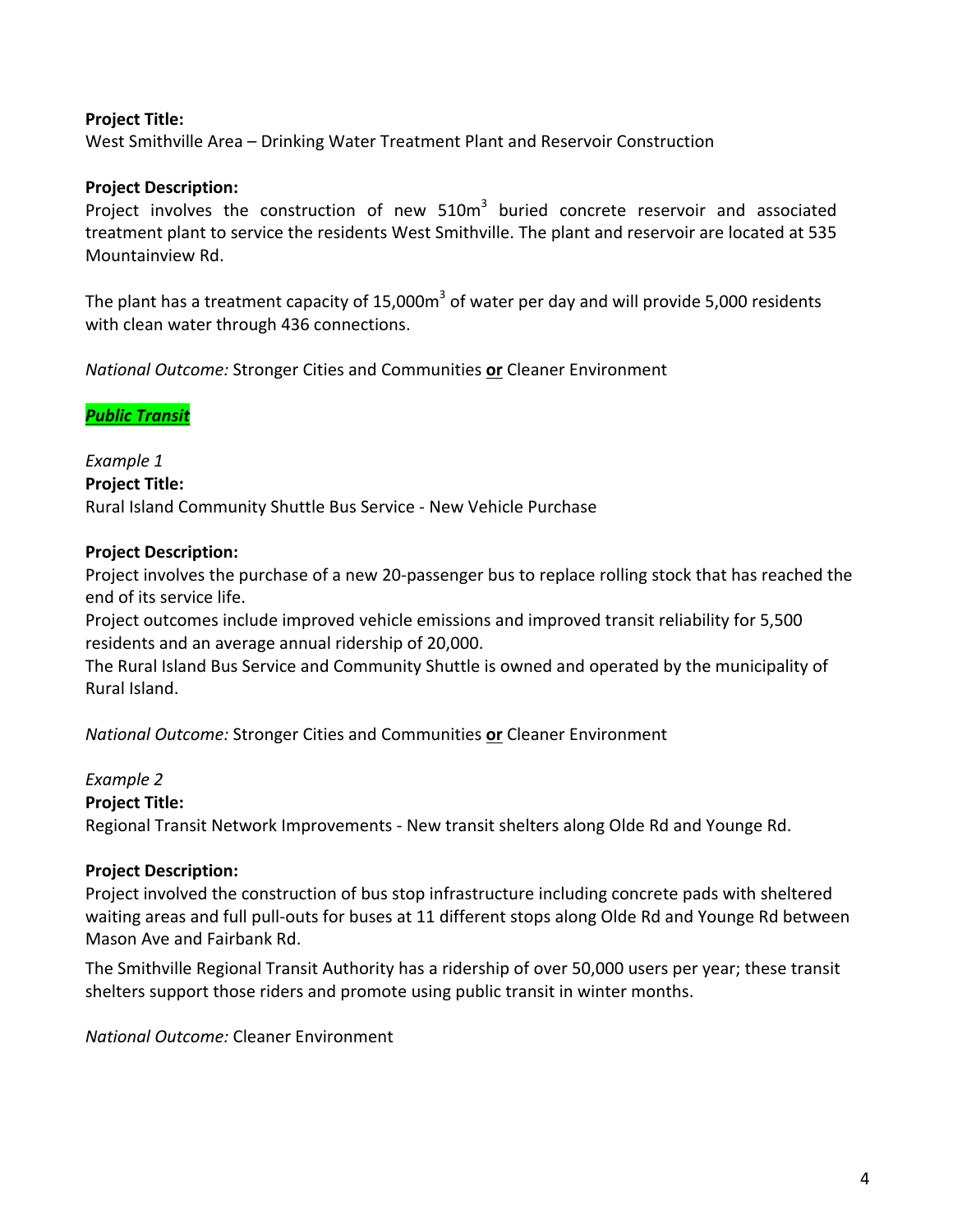# *Community Energy Systems*

**Project Title:** Smithville Bioenergy District Heating System Installation

## **Project Description:**

The project work includes supply and installation of biomass boiler, extraction system, and bulk storage system. Biomass boiler will provide heat to municipal office and library.

Project will replace 16,000L of annual fuel consumption and reduces annual operating costs by \$25,000.

*National Outcome:* Cleaner Environment

# *Solid Waste*

**Project Title:** Regional District Electoral Area B - Solid Waste Depot – Compost and Recycling Centre Construction

## **Project Description:**

Project involves the construction of a compost and recycling centre to divert solid waste at the Electoral Area B Solid Waste Depot.

Once complete, the centre will improve solid waste diversion rate for the 450,000 kilograms of solid waste collected annually from 5,000 households.

*National Outcome:* Cleaner Environment

### *Disaster Mitigation*

# **Project Title:**

Smithville Disaster Mitigation Project – Berm Construction along Smithville Creek

# **Project Description:**

Project involves the construction of 5 berms along a 2-kilometer portion of Smithville Creek. The berms will protect properties located along the creek between  $5^{th}$  Ave and  $17^{th}$  St.

**National Outcome: Stronger Cities and Communities** 

### *Regional and Local Airports*

**Project Title:** Smithville Regional Airport Runway and Terminal Expansion

# **Project Description:**

Project involves the expansion of the Smithville Regional Airport's runway and terminal infrastructure. The runway will expand from 140 square meters to 200 square metres. Expanding the runway will allow larger planes to land at the airport year round and will increase the number of annual flights. The terminal will expand from 10,000 square metres to 17,000 square metres. Expanding the terminal will allow the airport to increase its future service and number of carriers. As a result of the project, 5 new businesses will be added to the terminal that will provide 15 full-time jobs; the airport will also hire 5 full-time maintenance and cleaning staff as a result of the project.

*National Outcome:* Productivity and Economic Growth